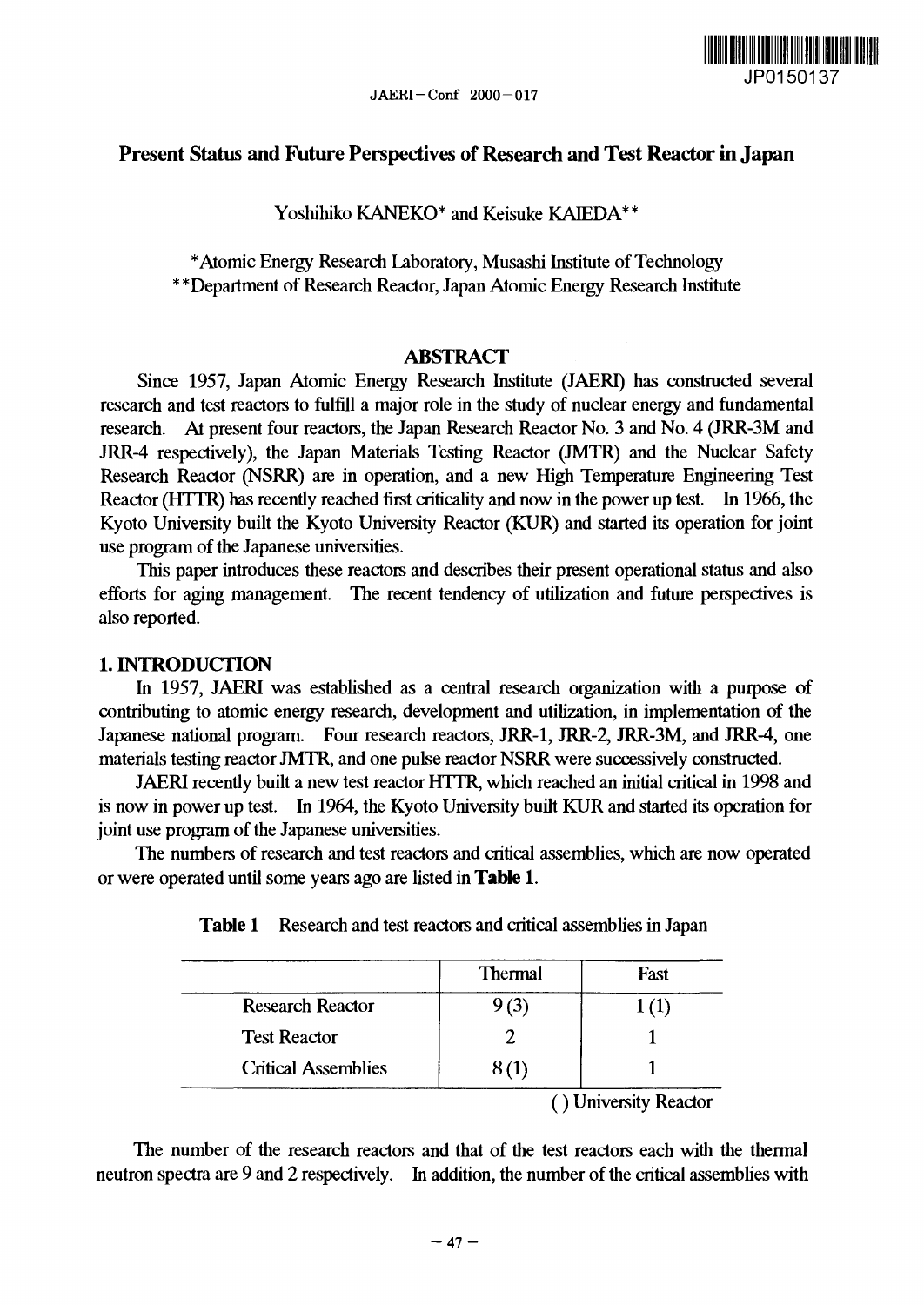thermal neutron spectra is 8. It is to be noted that the total 5 reactors belong to the universities. Histories of each reactors and critical assemblies are shown in **Figure** 1. X-axis shows the date of start and stop of operation. The names of the facilities are indicated along with Y-axis. For example, JRR-2 reached initial critical in 1960 and stopped its operation in 1996 for preparation of decommissioning. The area painted in orange shows the period in which operation had been done.



Figure 1 History of research/test reactors and critical assemblies in Japan.

Most facilities were built before 1975 each with somewhat wide purpose. Their original purposes have been mostly attained to the present and new targets are being identified.

Aiming at achieving them the facilities were modified so as to get upgraded neutron fields. Efforts against aging problems were undertaken in the chance of the modifications. Some reactors, which could not find new targets, were already shut down.

In most reactors, enrichments of the core fuels have been reduced in the past 20 years, in accordance with the Reduced Enrichment Research and Test Reactor Program.

The JRR-3M reactor restarted its operation in 1990 after large-scale modification. JRR-4 started its operation just after KUR and had been modified around 1998 and restarted. JMTR started its operation in the late 1960's, and still in operation. Renewal of some components has been performed for the aging problem.

The brief explanations on the present status of the 5 representative reactors are going to be given in the succeeding chapters, according to the order of origination. They are JRR-3M, KUR, JRR- 4, JMTR and HTTR.

#### *2.* JMR-3M

JRR-3M is a tank type light water moderated and cooled research reactor with thermal out put of 20MW. The core was converted from  $20\%$  EU UAl<sub>x</sub>-Al to  $20\%$  EU U<sub>3</sub>Si<sub>2</sub>-Al fuels in this year 1999. Bum up exceeding 60% can be expected, which is able to reduce significantly the amounts of spent fuels.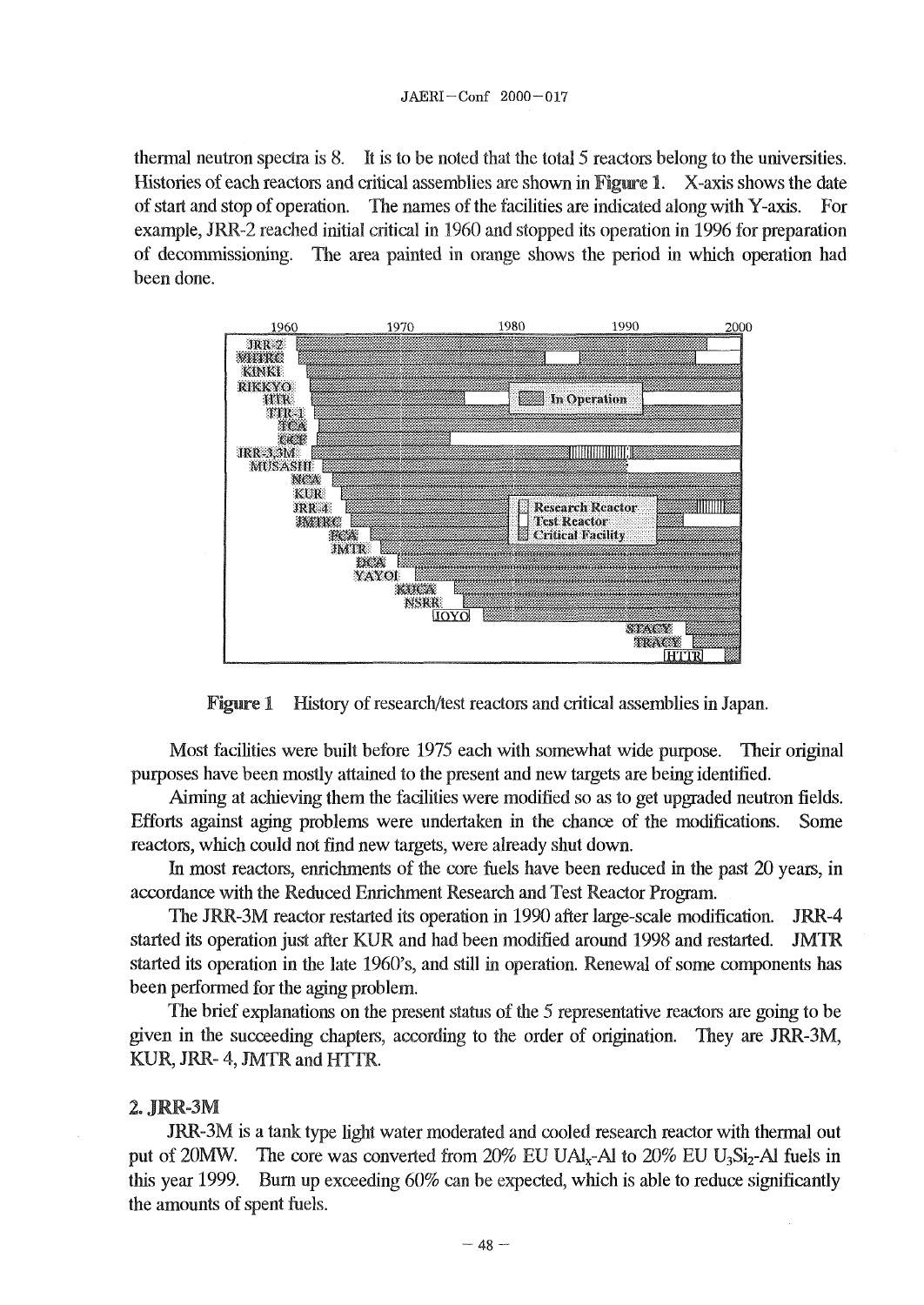Most experimental facilities such as neutron scattering facilities, cold neutron source and neutron guide tubes are upgraded. Fundamental researches including material and life sciences are enhanced there. Radio activation analyses are also facilitated, using prompt gamma ray analyzer. Silicon doping facility was modified so as to treat very large diameter cylinder samples.

Revised neutron radiography facility enhanced basic research in wide area including thermo-hydrodynamics.

In order to overcome the aging change problems, an almost new core was built in the occasion of dismantling of the original JRR-3 around 1990. Major components including the instrumentation and control system were replaced. Some recent results of experiments carried out in JRR-3M will be given here.

Figure 2 shows the tertiary structure of the lysozyme protein determined by the neutron diffraction method. The positions of  $H_2O$  molecule are clearly determined. Figure 3 shows the distribution of water in a carnation cut flower determined by the neutron radiography method.



Figure 2 Structure of lysozyme protein determined by neutron diffraction.



by courtesy of Prof. T.M.NAKANISHI

Figure 3 Water image in a carnation flower and a soybean root by neutron beam analysis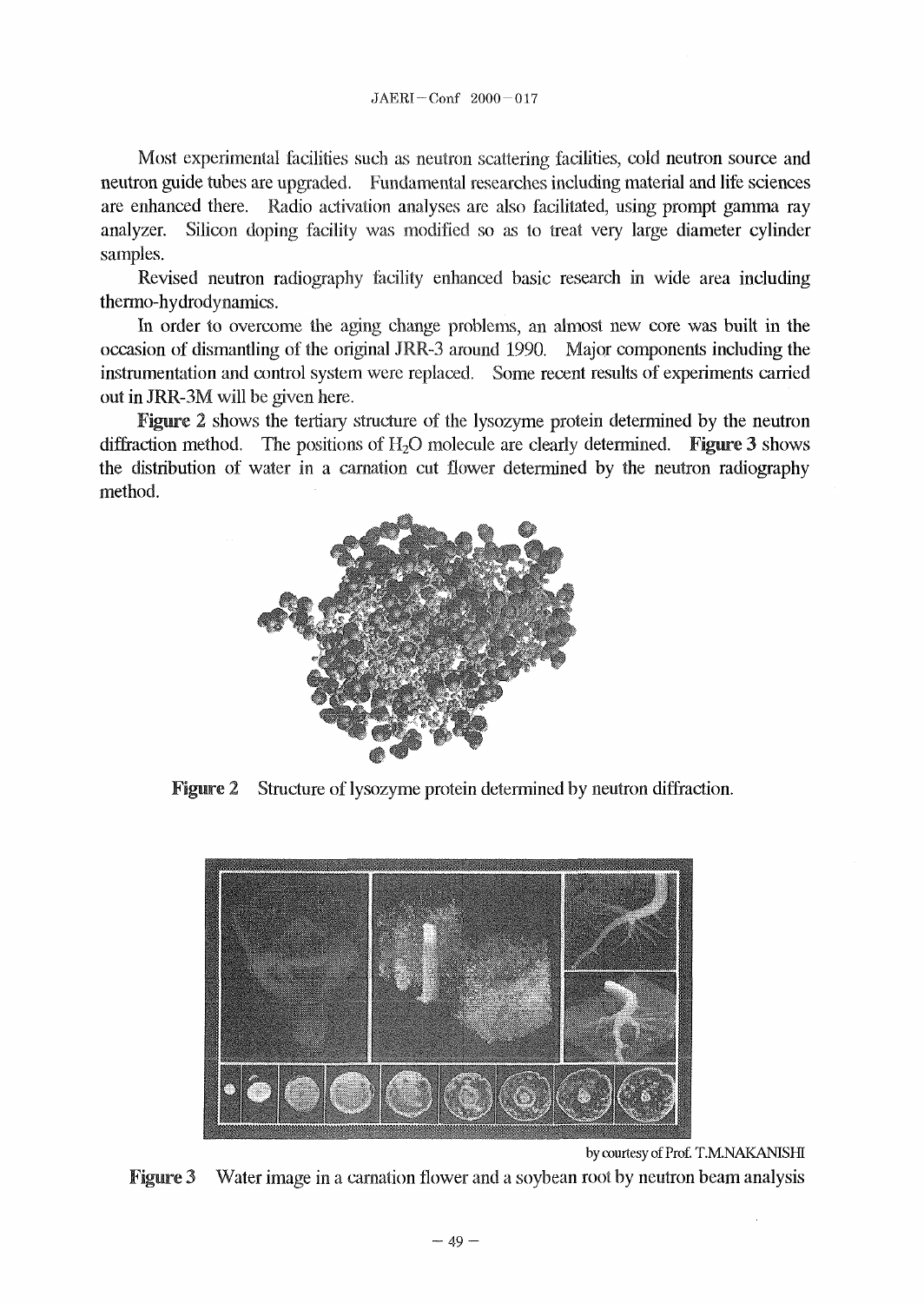# 3, KIM

KUR is a pool type light water moderated and cooled research reactor with thermal out put of 5MW. Its core is mainly loaded with  $93\%$  EU U-Al and partially with  $20\%$  EU U<sub>3</sub>Si<sub>2</sub>-Al for test.

Recently, experimental facilities have also been well upgraded. Production of epithermal neutrons is made possible in the  $D_2O$  facility, aiming at improved medical usage. A shielding shutter system was provided so as to perform the medical irradiation along with any time schedule, intersecting a cycle of long continuous operation. Precise temperature control was made possible for material and fuel irradiation to satisfy the experimental demands. Current research activities include geochemistry, environmental science, life and medical sciences, and neutron capture therapy.

Counter measures against aging change problems were undertaken;

- Renewal of the main heat exchanger
- Replacement of the inner tank of the  $D<sub>2</sub>O$  facility
- Renewal of the reactor control console and emergency power source

Figure 4 shows the overview of the KUR reactor room. In the center, we can see the reactor core surrounded by the concrete shields. In the left side the cold neutron source is located. In the right side, the medical irradiation zone is seen.

Figure 5 indicates the molecular structure of Borocaptate used in BNCT. This chemical substance gathers selectively in the tumor. This substance, therefore, plays an important role in destroying cancerous cells.



Figure 4 Overview of KUR reactor room.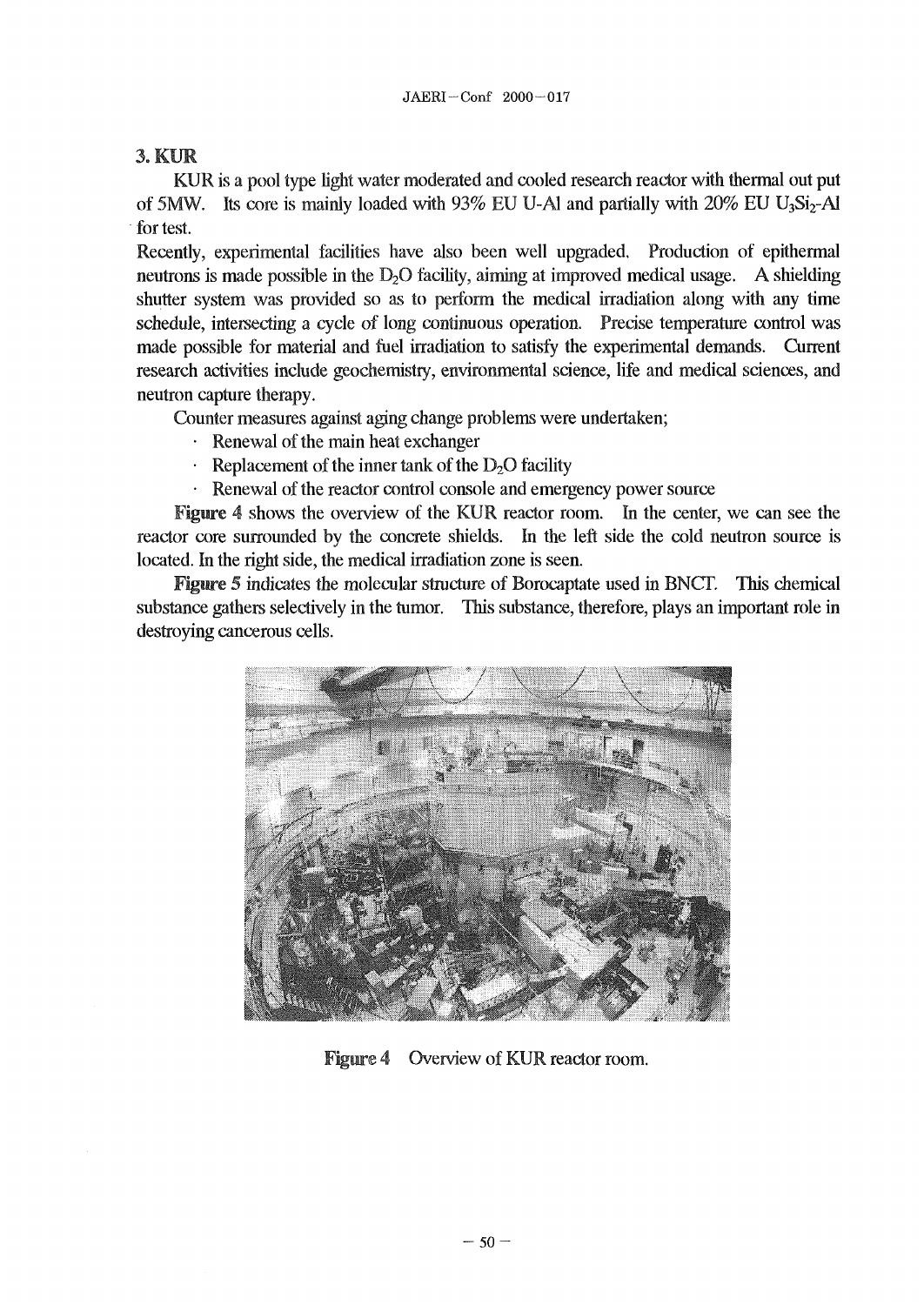

**Figure** 5 Molecular structure of borocaptate used in BNCT.

### 4.JMR-4

JRR-4 is a research reactor with thermal out put of 3.5 MW. Its core was converted from 93% EU-Al to  $20\%$  EU U<sub>3</sub>Si<sub>2</sub>-Al in 1996. This reactor is of pool type and light water moderated and cooled. In case of the core conversion, this reactor was totally modified, so as to accord with the new national guide lines for safe design and evaluation of safety.

Upgrade of the experimental facilities related to BNCT for Brain Tumor was done. In addition, prompt gamma ray analyzer and silicon irradiation systems are installed.

Some efforts are made for aging change problem;

- Improvements in resistant properties for earthquake,
- Update of instrumentation and control systems,
- Installation of emergency exhaust system

Figure 6 shows the new medical irradiation facility, and an example of estimated radiation dose estimated on time by calculation.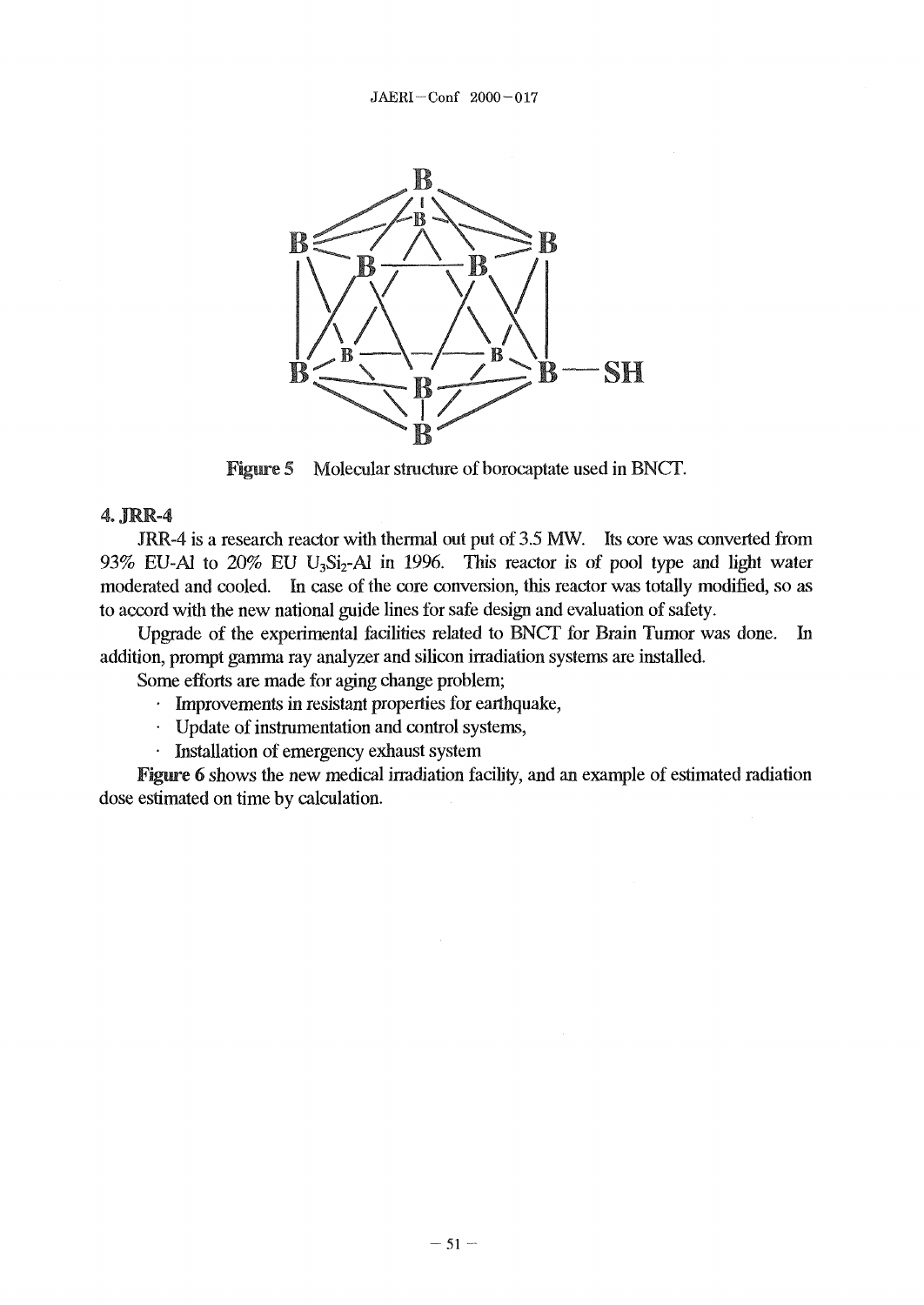

Figure 6 Medical irradiation facilities in JRR-4

### 5.JMTR

JMTR is a test reactor with thermal out put of 50MW. Its core was converted from 45% EU U-Al to  $20\%$  EU U<sub>3</sub>Si<sub>2</sub>-Al in 1996. This reactor is of MTR type, cooled and moderated with light water. In case of the core conversion, performance improvements were made with use of cadmium wire burnable poisons built in fuel assemblies.

Operation duration time was lengthened from 12 to 25 days. Change of the spatial distributions of the neutron flux throughout the core was made small.

Some improvements in irradiation facilities were done so that integrity of high burn-up BWR fuels against power level change were well investigated. Irradiation tests of the materials for the fusion reactor started as a new task. Because in some case only very small samples are available for fusion reactor materials like vanadium metal, a post irradiation test technique using very small samples was developed.

It is to be noted that several counter measures were taken for the aging problem;

- Renewal of the secondary cooling systems piping
- Update of the control cables
- Renewal of the cooling tower
- Renewal of the emergency power source

**Figure** 7 indicates the pebbles of  $Li<sub>2</sub>O$  which are to be used for a fusion reactor blanket. Irradiation tests are being done for their functional characteristics of producing and releasing of tritium gas.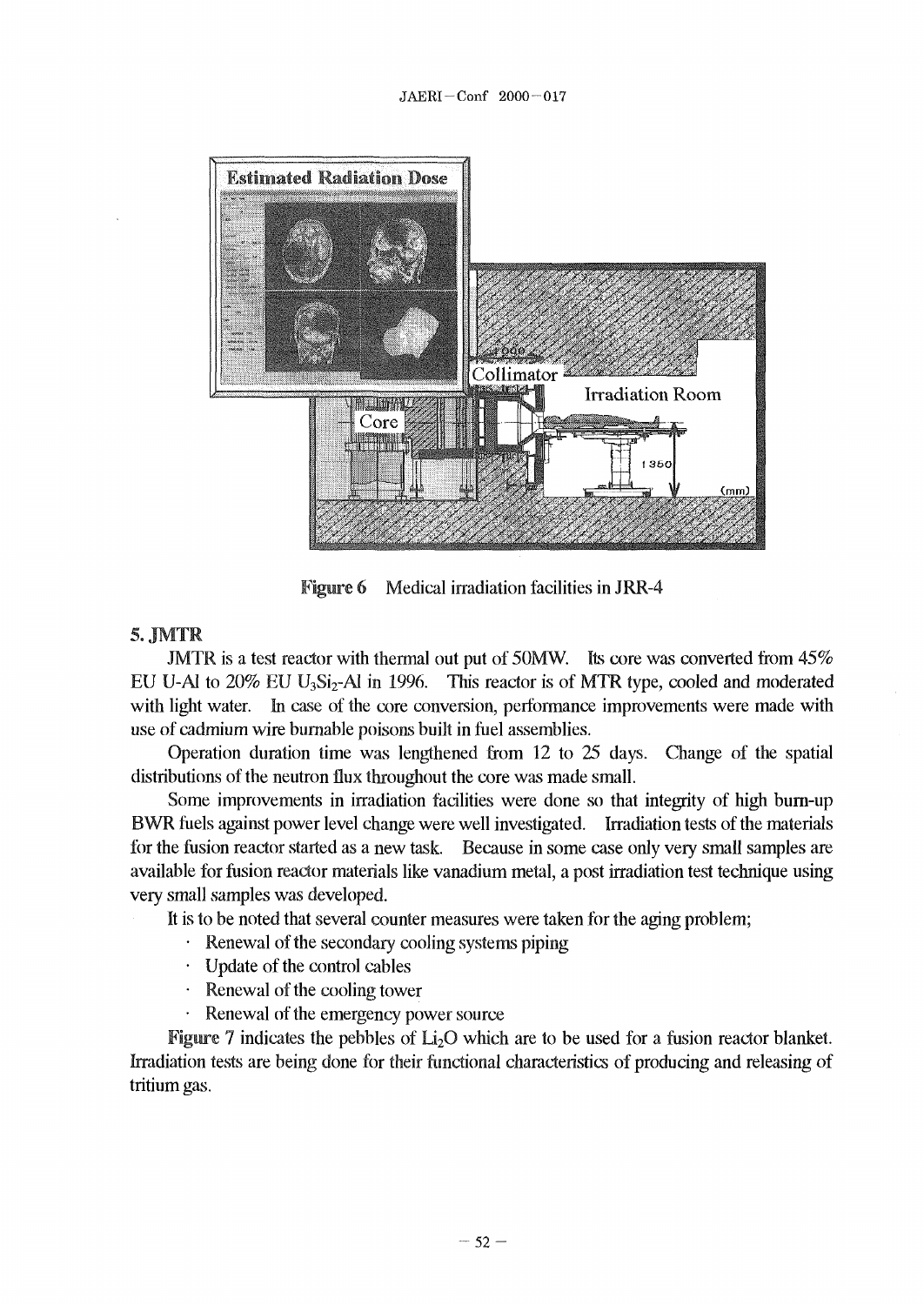

Figure 7 Irradiation test of functional materials of fusion blanket

### 6.HTTR

HTTR is a test reactor with thermal out put of 30MW. This reactor is of type of High Temperature Gas Cooled Reactor. Its core is loaded with pin in block type coated particle fuels. The core is cooled with helium gas with out-let temperature of 850°C~950°C and with pressure of 60MPa. H1TR was built with aiming at facilitating the technology in use of nuclear heat.

Figure 8 shows the future perspectives of usage of nuclear heat, all of which are evaluated to be well competitive with the existing ones based on the fossil fuels;



Figure 8 Utilization of Nuclear heat.

- Power generation by helium gas turbine
- Thermo-chemical dissolution of water
- $H<sub>2</sub>$  production from natural gas